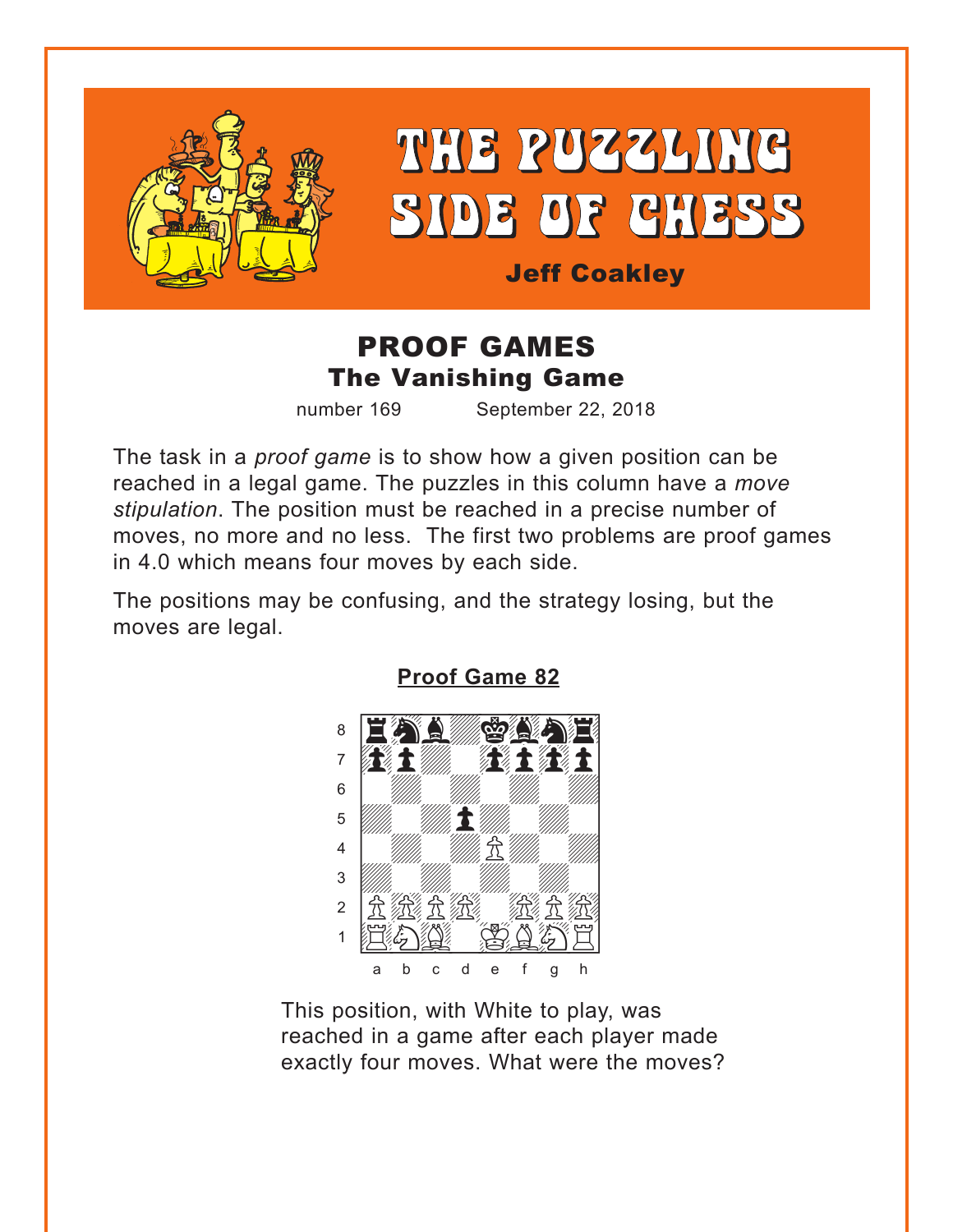<span id="page-1-0"></span>

The Chess Detective's Worksong in B sharp composed and performed by **Harmonius Hound** 

**Proof Game 83** 



This position was reached after Black's fourth turn. What were the moves?

A synthetic game is similar to a proof game. But instead of finding the move sequence that leads to a given position, the task is to compose a game that ends with a particular move.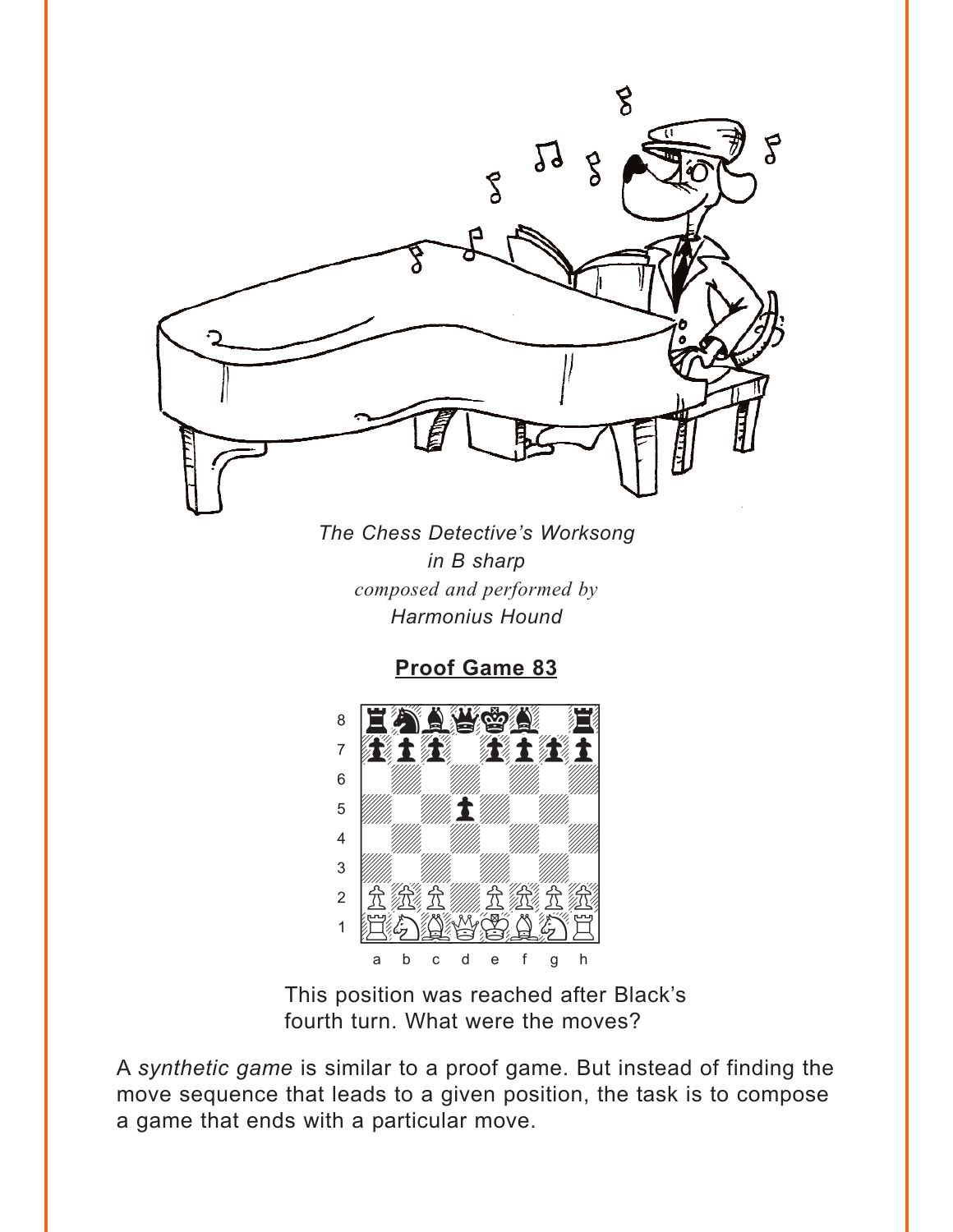#### **[Synthetic Game 41](#page-5-0)**

<span id="page-2-0"></span>

Compose a game that ends with the move **4...Nf6#**



The game below is 5.0 moves. Two short steps deeper.

**[Longer Proof Game 64](#page-6-0)** (5.0 moves)



This position was reached after Black's fifth turn. What were the moves?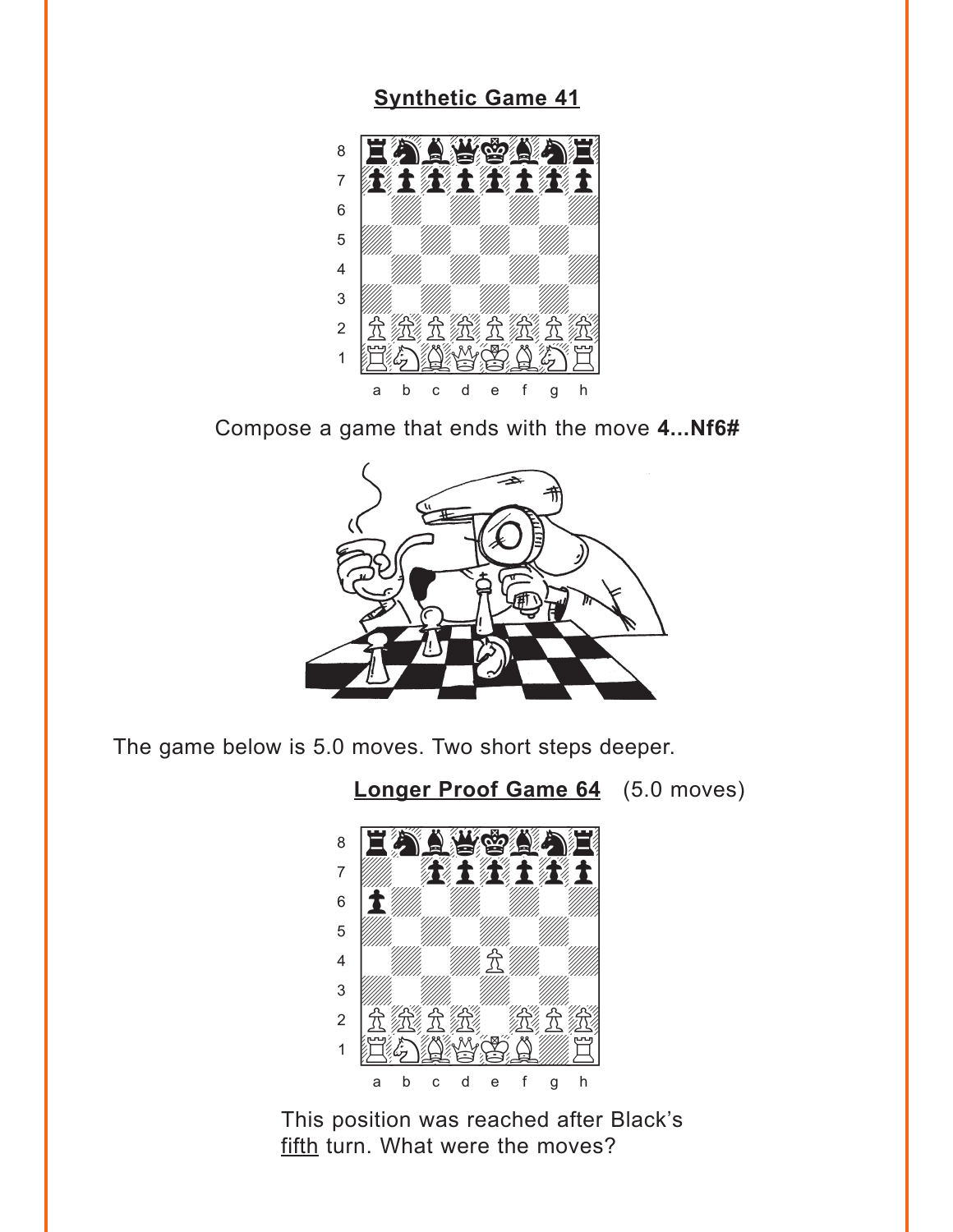# <span id="page-3-0"></span>**PG SHOWCASE**

The following proof games exceed the normal limits of solvability for most chess detectives. They are presented here, not as puzzles, but as artistic endeavours, demonstrating some of the compositional possibilities in this type of retro problem.



**Longer Proof Game 65** (6.0 moves)



This position was reached after Black's sixth turn. What were the moves?



This position was reached after White's seventh turn. What were the moves?

Vanquished and vanished. Where did the white pieces go?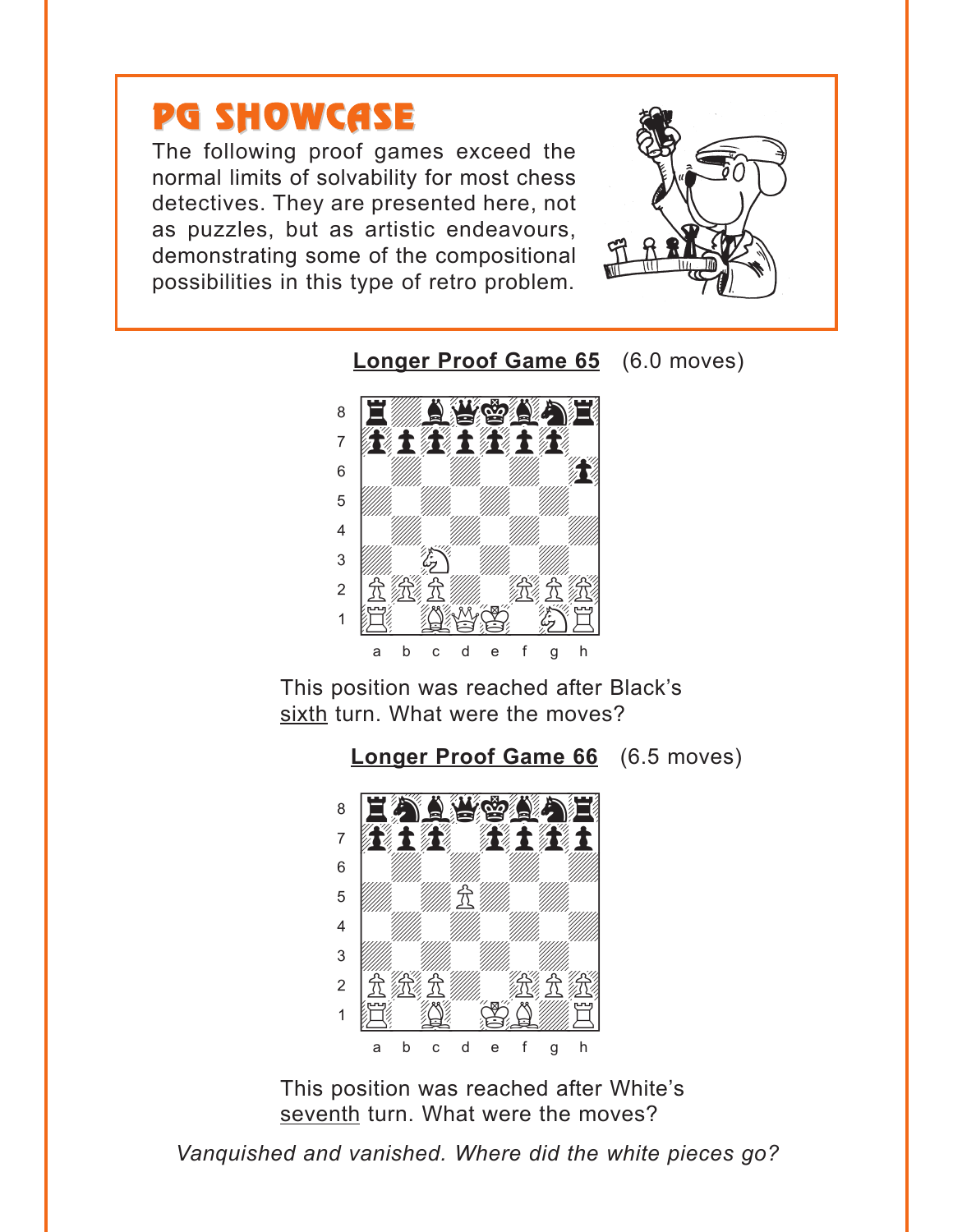## <span id="page-4-0"></span>**SOLUTIONS**

All problems by J. Coakley, *Puzzling Side of Chess* (2018). Proof game 82 is from *Winning Chess Puzzles For Kids Volume 2* (2010).

**PDF hyperlinks.** You can advance to the solution of any puzzle by clicking on the underlined title above the diagram. To return to the puzzle, click on the title above the solution diagram.

*Archives***.** Past columns and a detailed index of problem-types and composers are available in the *Puzzling Side of Chess* archives.



**[Proof Game 82](#page-0-0)**

1.e4 c6 2.Qh5 Qa5 3.Qxa5 d5 4.Qxd5 cxd5 Vanishing queens.

**[Proof Game 83](#page-1-0)**



1.d4 Nf6 2.d5 Nxd5 3.Qxd5 d6 4.Qd1 d5 Switchback white queen. Black pawn tempo.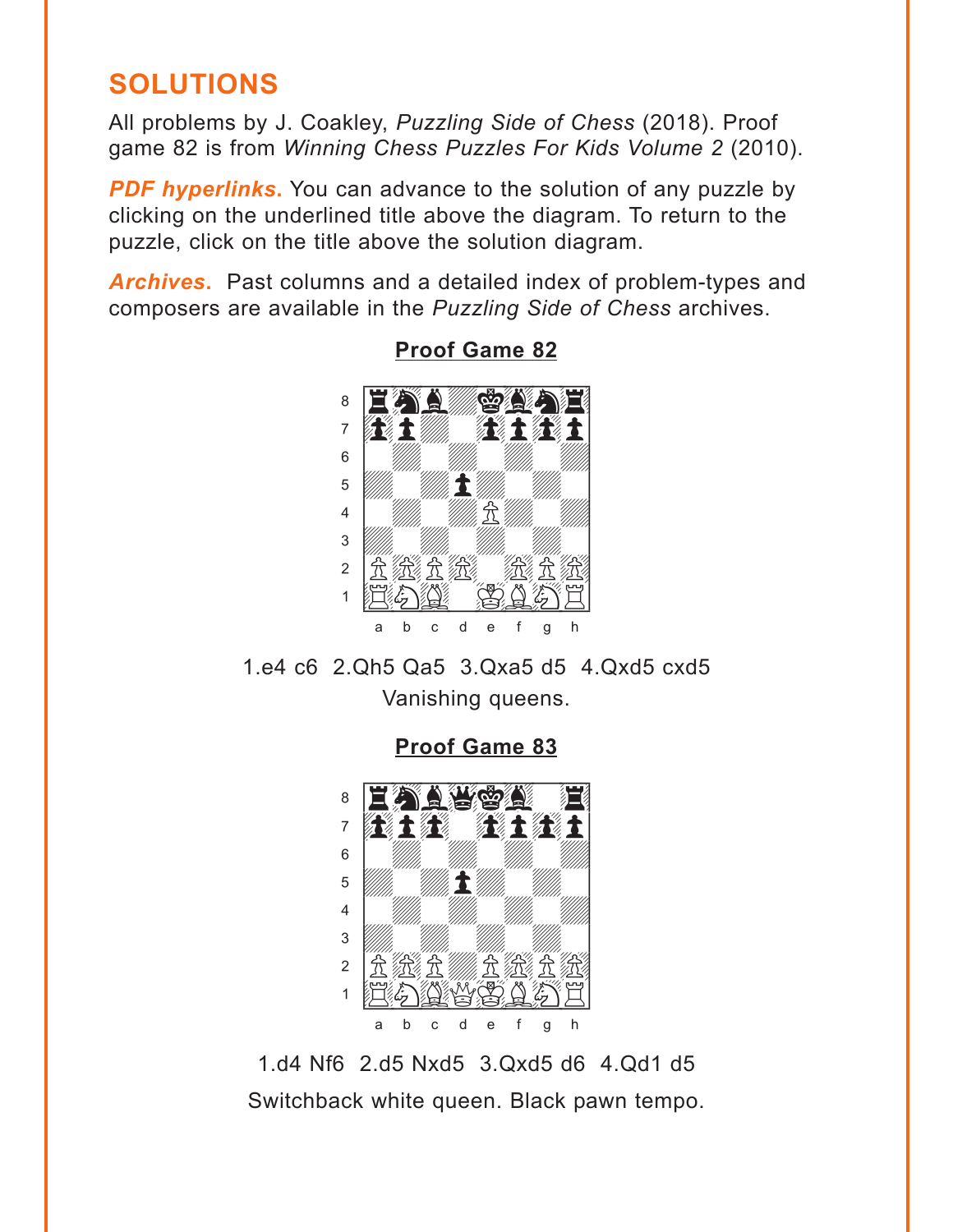<span id="page-5-0"></span>**[Synthetic Game 41](#page-2-0)**



1.d4 e6 2.Kd2 Qh4 3.Kd3 Qg3+ 4.Ke4 Nf6#

Black can play 2...Qg5 instead of 2...Qh4. White can also play 3.Ke3.

A pseudo-reflected game is 1.f4 e6 2.Kf2 Qf6 3.Kf3 Qc3+ 4.Ke4 Nf6#. See diagram below. White can also play 3.Ke3.



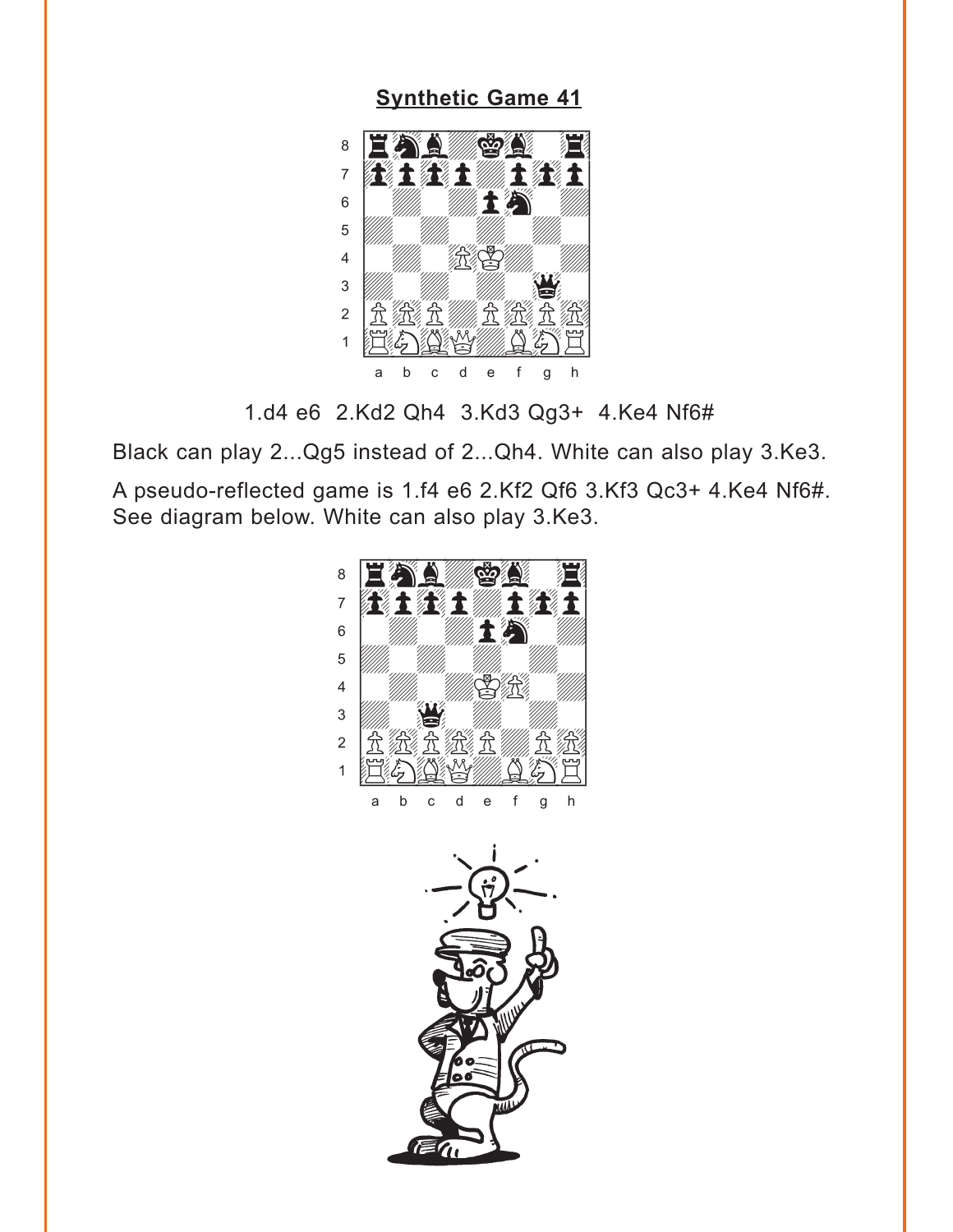<span id="page-6-0"></span>

1.Nf3 b6 2.Nd4 b5 3.Nxb5 a6 4.Na7 Rxa7 5.e4 Ra8 Pawn tempo and rook switchback. Is this getting too easy?

**[Longer Proof Game 65](#page-3-0)** (6.0 moves)



1.e4 Nc6 2.e5 Nxe5 3.d3 Nxd3+ 4.Bxd3 h6 5.Bh7 Rxh7 6.Nc3 Rh8 No shortage of vanishing pieces.